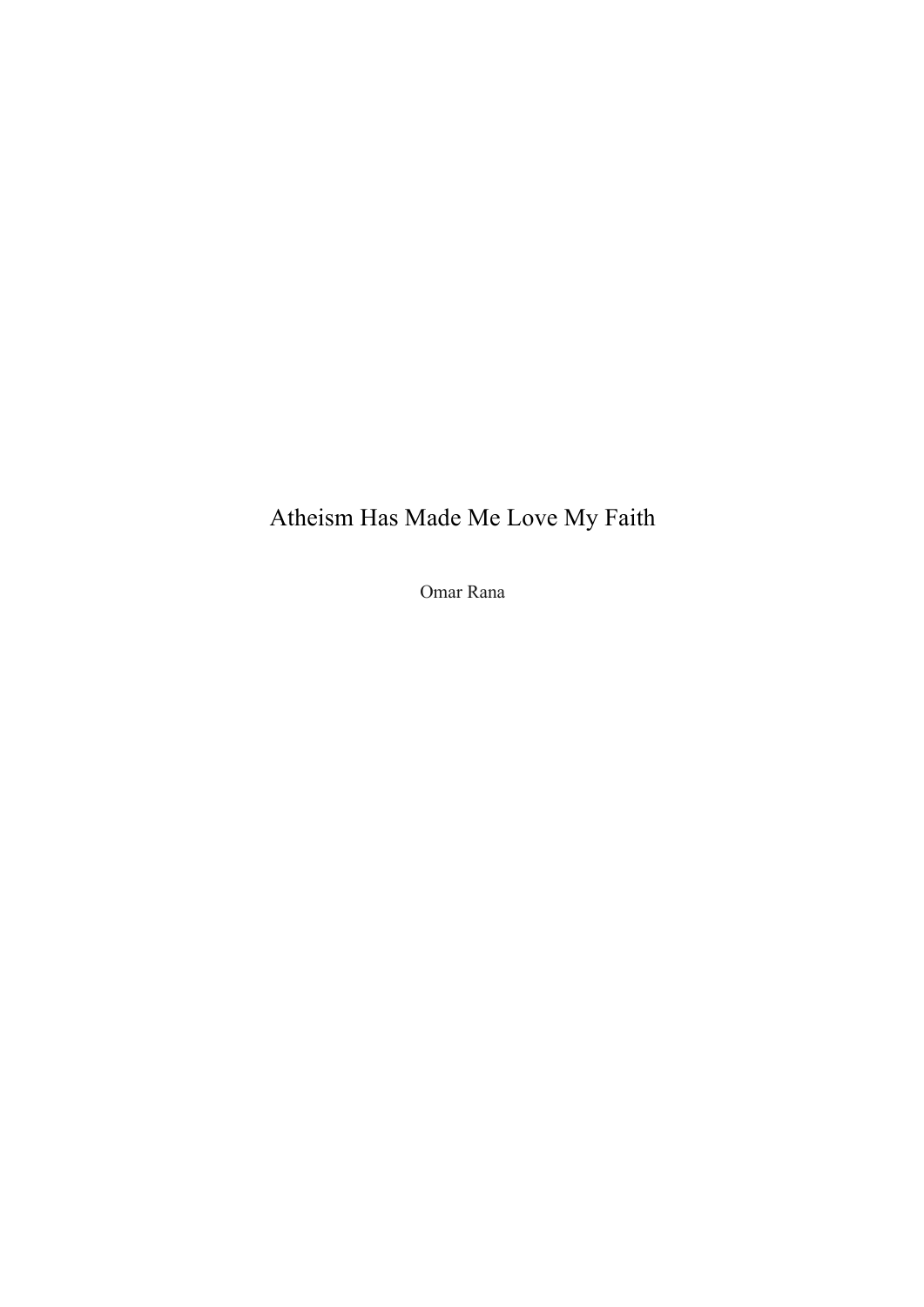I think it would be fair to say that I am not a believer. I think it is highly unlikely that a divine power created this universe and think it is even less likely that this divine power has any care, or role, in the life of myself or any other organism. I wouldn't say that I am certain of this. I wouldn't say I am sure of anything do with the origins of life and the universe but, then again, no one who has ever lived is. I do not say God definitely does not exist but, until I encounter verifiable poof of the existence of such an entity, I will withhold my belief. I know I shall never encounter such proof and, therefore, know that I will be withholding my belief for the rest of my life. One thing I do know is this: my feelings and thoughts on God have nothing to do with my religion.

I was raised in a Muslim family. Or, should I say, a family that happened to be Muslim. The former statement implies that religion was an essential part of the lifestyles of my parents and that Islam was the thing which defined our identities. It wasn't. It is a remarkable thing, is it not, that discourse on minority communities often presents features which distinguishes them from the majority, such as religious belief, as somehow vital aspects to their self-definition. There is no such thing as the 'Muslim Community'. Not all prescribers to the Islamic faith are the same (in basic theological belief, let alone anything else) and attempts to homogenise individuals, when their religion may be the only thing they have in common, is not only wrong but dangerous. It creates a cultural binary and brings significance to the fundamental tenants of cultural 'difference'- which totally ignores the nuances that personal belief offers. By reducing individual, spiritual conscience to crude and arbitrary theological splits, be it Muslim and Christian or believer and non-believer, no space is left for consideration of a personal engagement with religion and, perhaps most importantly, an understanding for how this informs an individual's identity.

I wouldn't say my upbringing was religious. I wouldn't say it was entirely without faith either. I certainly would not argue it was atypical. My upbringing was like that of any individual raised in a family whose parents do not explicitly reject faith, nor who seek to actively press it upon the minds of their children. I was raised to think of myself as a Muslim, but was never raised to unquestioningly subscribe to a set of beliefs without question. Intellectual engagement was a key tenant to my upbringing, as indeed was an appreciation for my religion and culture; the two are not mutually exclusive and neither need to be the only aspect of one's theological engagement. I never prayed five times a day, yet have always gone to the mosque twice a year on Eid. I don't observe strict rules about halal meat, yet never eat pork. I don't fast for every day throughout the month of Ramadan, yet enjoy attending the Iftar (breaking of the fast) with my extended family. I do not believe in the Islamic scriptures, yet was taught to read Arabic and have nothing other than love for the Koran. I am no longer a believer, but would not hesitate in calling myself a Muslim.

You may think this is a somewhat implausible position. That I am deceiving myself into believing that I have a connection with a faith that I have long since moved away from. You may even argue that what I am describing is affinity with Islamic culture, but not with the Muslim faith. This is not the case. Since I am not a believer, it follows that I do not think that the Koran was literally delivered to the Prophet Muhammad, by the Angel Gabriel, and that the Islamic faith was externally revealed to mankind. Rather, I think that the Islamic faith (like all religions) developed as the result of an anthropological process- arising as a result of shared values and beliefs. Therefore, to make a distinction between religion and culture is nonsensical- religions are defined by the cultures in which they arise and cultures are infused